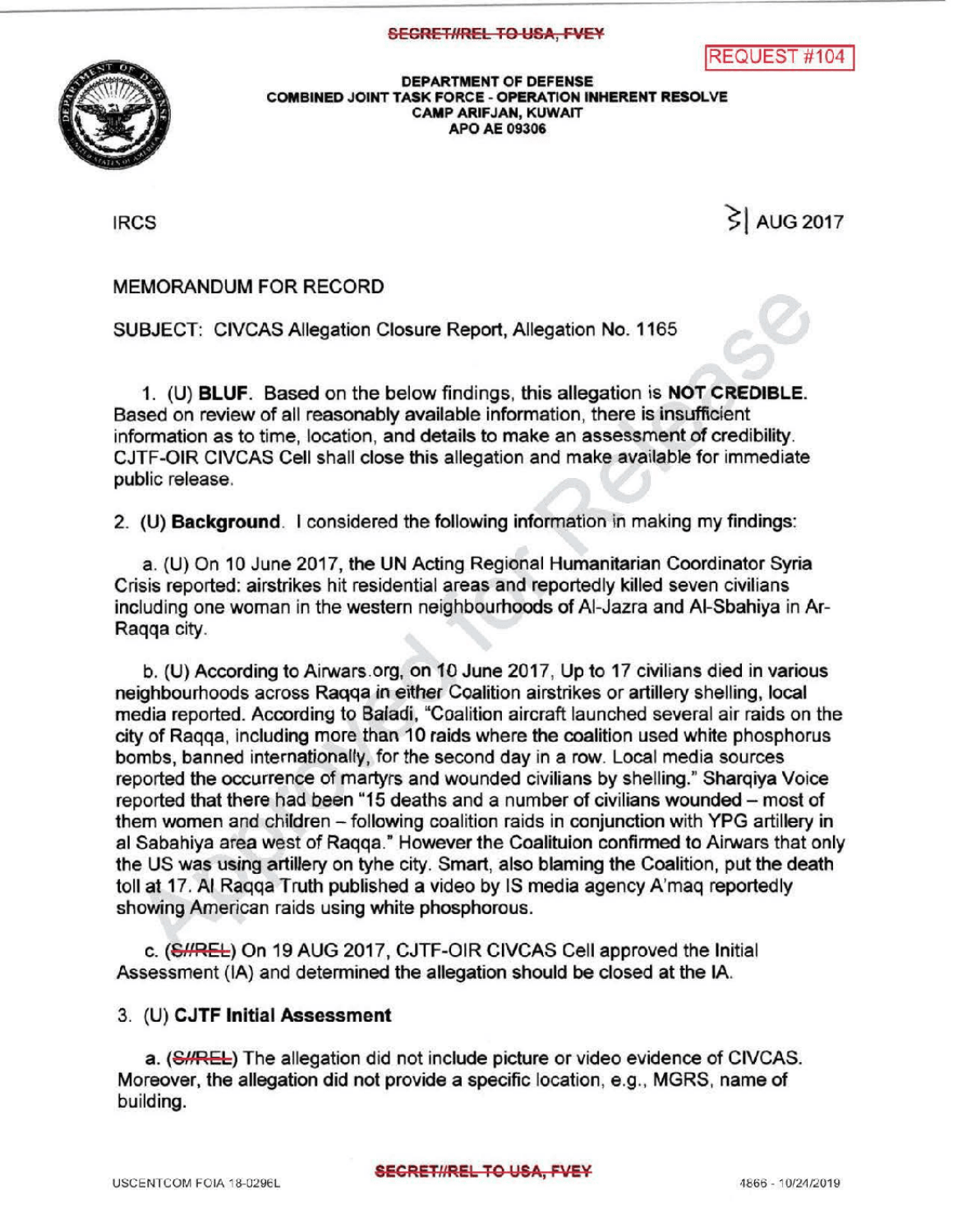## **SECRET#REL TO USA, FVEY**

IRCS SUBJECT: CIVCAS Allegation Closure Report, Allegation No. 1165

b. (S//REL) The CJTF-OIR CIVCAS Cell conducted a search for strikes occurring from 9-10 JUN 2017, because the allegations provide a two day window in which the alleged CIVCAS occurred.

c. (SHREL) Based on the number of strikes returned by the search and lack of detail in the allegations to narrow the search, it would be unreasonable to make assessment of credibility

d. (S//REL) Accordingly, CJTF-OIR CIVCAS Cell recommended closing this allegation at the Initial Assessment due to insufficient information as to time, location, and details to make an assessment of credibility.

4. (U) Action.

(U) I direct closure of this CIVCAS incident and that CJTF-OIR PAO publish the result of this CIVCAS assessment in a press release as soon as practicable.

| 5. (U) Point of contact is | $(b)(3) 10$ USC $130b$ ; $(b)(6)$ |  |
|----------------------------|-----------------------------------|--|
| (b)(6)                     |                                   |  |

 $\mathscr{C}_{\mathcal{C}}$ 

1 Encls

1. Initial Assessment

KENNETH L. KAMPER BG, USA Chief of Staff